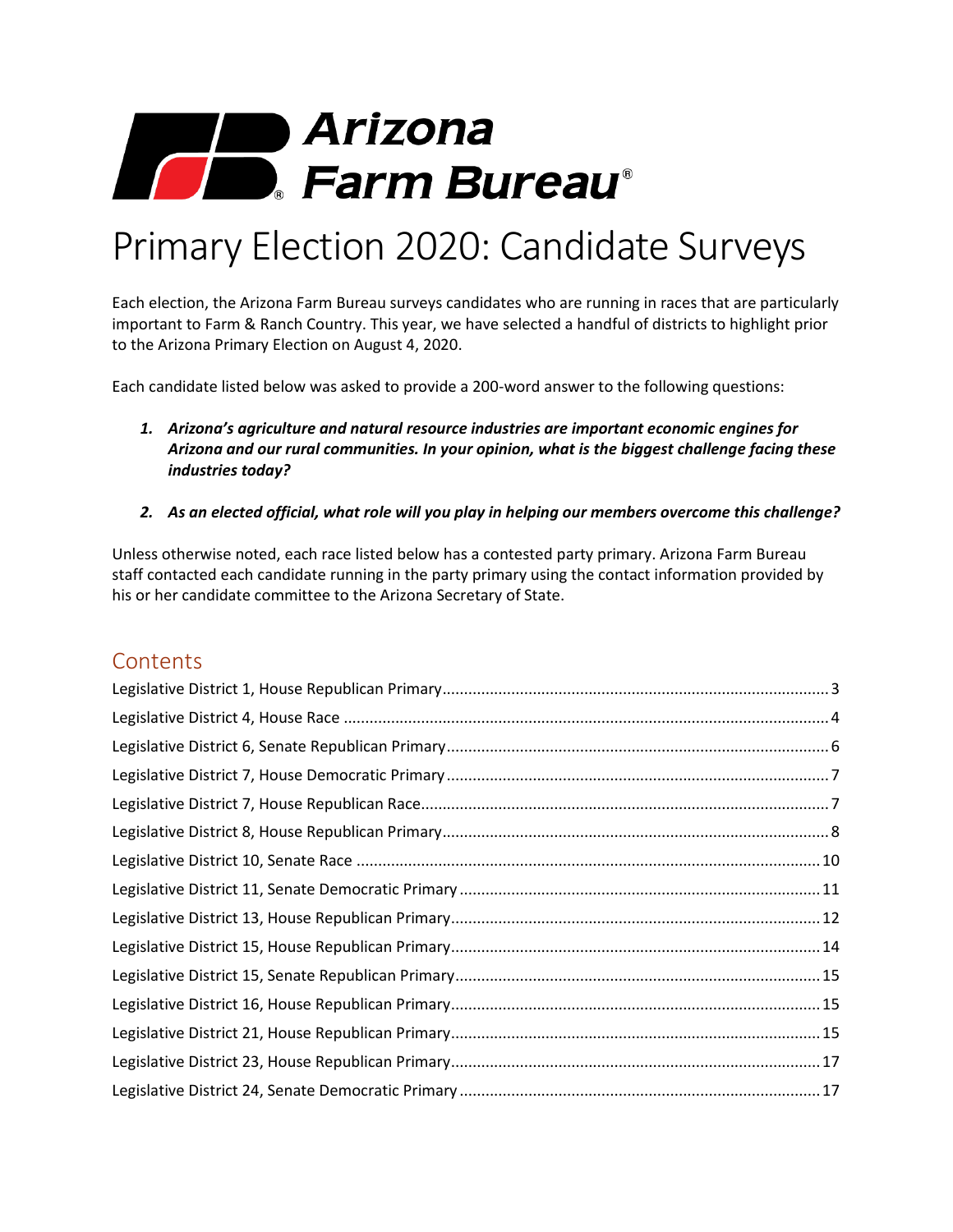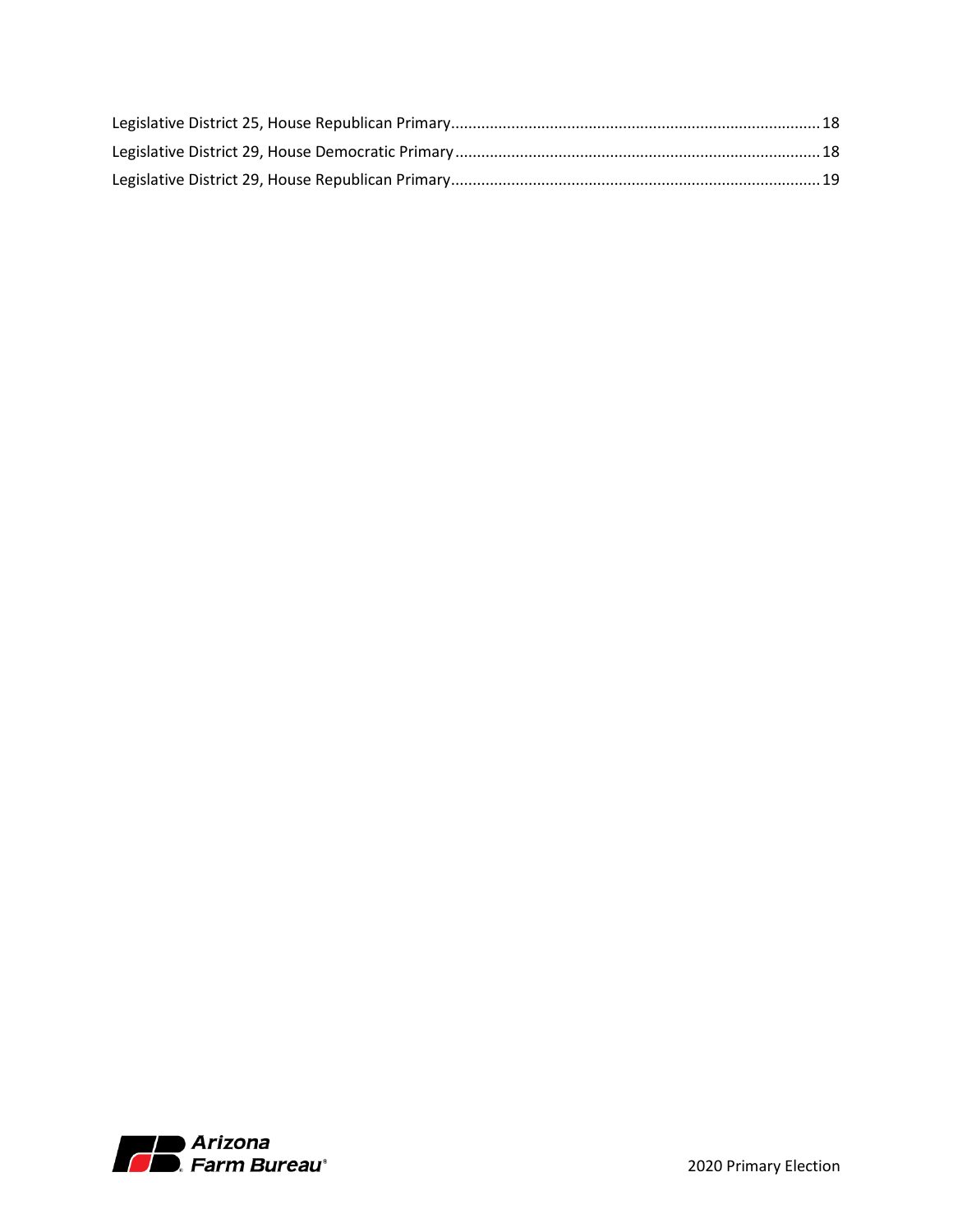## Legislative District 1, House Republican Primary

#### <span id="page-2-0"></span>Selina Bliss

Because I have lived in Arizona since 1971, I have a deep respect for our rich history. When I think of the agricultural and natural resources that brought us to where we are today, I am reminded of Arizona's Five C's: copper, cotton, citrus, cattle, and climate which served an important role in our early economy, especially in agriculture and ranching. When it comes to current economic drivers, farming and ranching is still integral to our success as well as to the culture of Arizona.



I see two challenges to Arizona farmers and ranchers that are closely related and

those are private property and water rights. Private property rights and access to water for agricultural purposes are being threatened by the growth occurring in Arizona and the need for residential and commercial development. The balance between supply and demand is tenuous, as people who move here compete for land and water from farmers and ranchers, but also need farmers and ranchers to provide the goods we all depend on. My concern is the urge to take from our natural resources without a long term plan to sustain our natural resources, thereby putting an increased dependence on resources outside of Arizona. I am running for office out of the desire to have Arizona achieve its full potential. Maintaining our independence on food and water is critical to Arizona achieving its full potential.

Coming from a family of farmers and ranchers, I see the importance of how governmental policy affects practices. There are several roles I can be part of when looking at legislation that protects private property and water rights for farmers and ranchers.

- 1. To secure property and water rights it is important that land and water use through planning and zoning for development is retained at the local level and balanced so as not to violate private property rights nor affect the production of farm goods and/or ranching operations.
- 2. The Arizona Department of Resources (ADWR) needs more regulatory authority to oversee the active management areas in Arizona. From what happened in Arizona with Saudi Arabian agriculture moving in and pumping groundwater to grow and export alfalfa, it appears laws are necessary that separate agricultural and municipal water use as well as protect domestic water and agriculture.
- 3. Water policy could be strengthened by the legislature by motivating persons and communities to reach safe yield through conservation and the efficient use of water supply, along with recharge as a partial approach to reaching safe yield. Alternate water sources such as desalination plants and the use of reclaimed water should be considered. Conserving water through a tiered water rate for domestic users is a monetary incentive to conserve water.
- 4. Local agriculture needs to be protected and expanded upon in the areas of agricultural tourism. This is a win-win for communities in the area of revenue generation for sales tax as well as promoting an educated population that knows where their food comes from.

With several challenges facing Arizona's agricultural and natural resources, it will be important to stay educated and current on the challenges facing the industry and act appropriately to protect Arizona's agricultural interests.

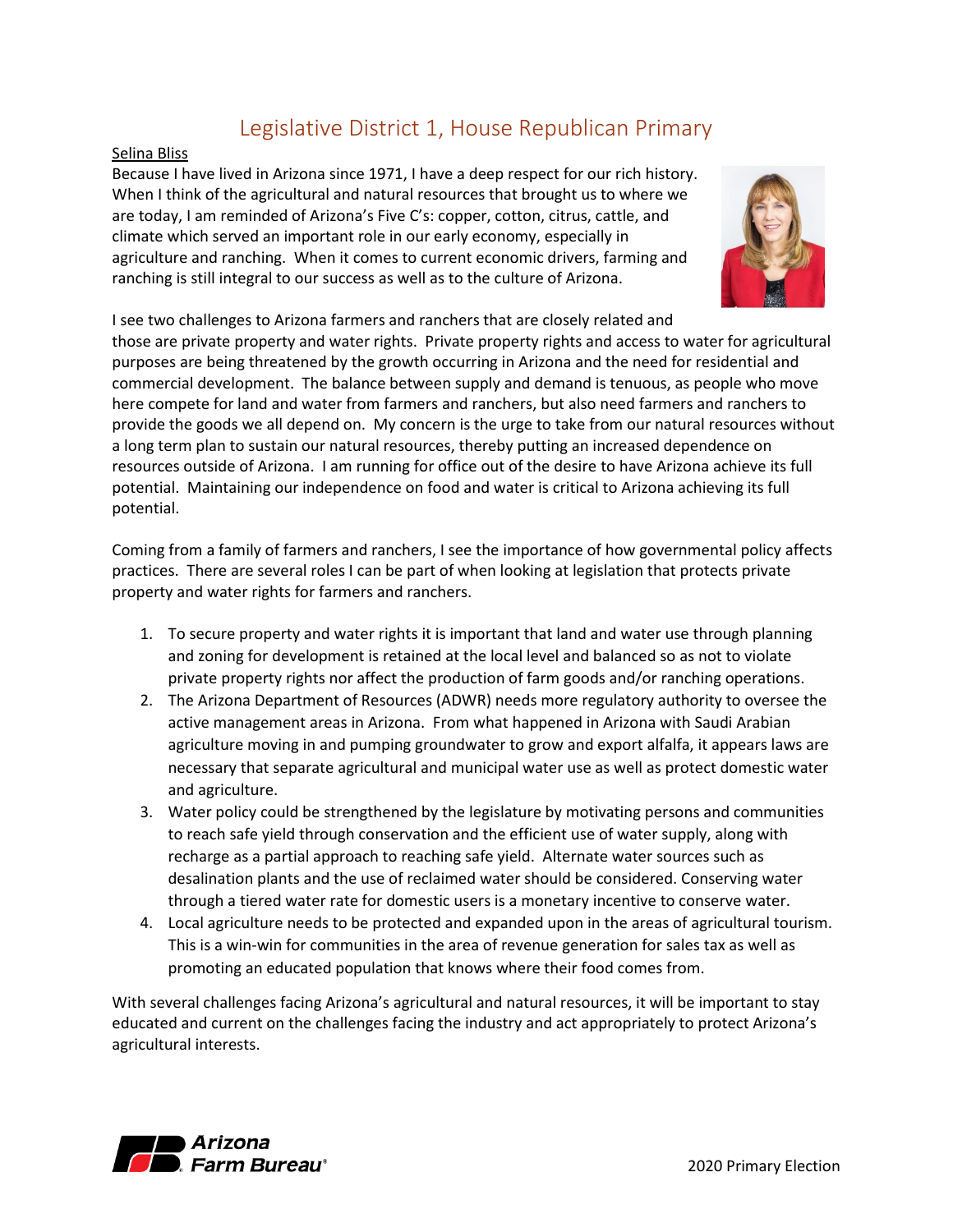Judy Burgess

Under the Governor's Drought Contingency Plan, irrigation shares would be cut yearly if full allotment was not utilized. This practice would create a climate of wasting valuable water shares or lose It as well as reduce private property value. Also, concerns have been expressed that putting meters on rural wells are an encroachment on private property rights and eventually a fee would be placed on water withdrawals.

I am a very strong private property rights advocate and have actual experience working in the mining industry. Would love the opportunity to work with Representative Griffin on the Water and Energy Committee again.

#### Quang Nguyen

To me, water has always been an issue here in Arizona and had that discussion just recently regarding farming. Food on the table is critical and I can't think of a more important issue than this. As a legislator, I will work to make sure farming has the water and resources it needs to continue to feed us.

<span id="page-3-0"></span>*Farm Bureau did not receive a response from: Ed Cocchiola, Steven Sensmeier*

## Legislative District 4, House Race

*Note: there is no contested primary in this race.*

#### Charlene Fernandez (Dem)

Arizona's agriculture and natural resource industries are important economic engines for Arizona and our rural communities. In your opinion, what is the biggest challenge facing these industries today?

Water is certainly the toughest long-term challenge that I see. I proudly represent the largest lettuce and leafy greens producing area in the country, Yuma, Arizona. Therefore, I recognize the economic engine that drives Yuma's economy. Lettuce and all crops require an adequate supply of water to continue production. Securing Arizona's fair share of water rights is critical. Equally as important is ensuring a sustainable source of water for generations to come.

As we know now, the Colorado River was over allocated. Even when we are not in a drought, most believe that we will still have more rights awarded than water filling our reservoirs. That is why I was proud to join a bipartisan coalition to pass the Drought Contingency Plan.

I intend to continue to work with the Agricultural Industry to ensure Arizona's water security. There is still more work to be done even after passing the Drought Contingency Plan. It is critical that we are at the table where the decisions are made. The plan is to continue to hold stakeholder meetings, hearings, and direct communication. My office continues to be open to those communications and I remain accessible at 928-580-643. As the leader of the House Democratic Caucus I intend to guide Democratic Caucus to continue to work for responsible water policy that benefits the whole state.







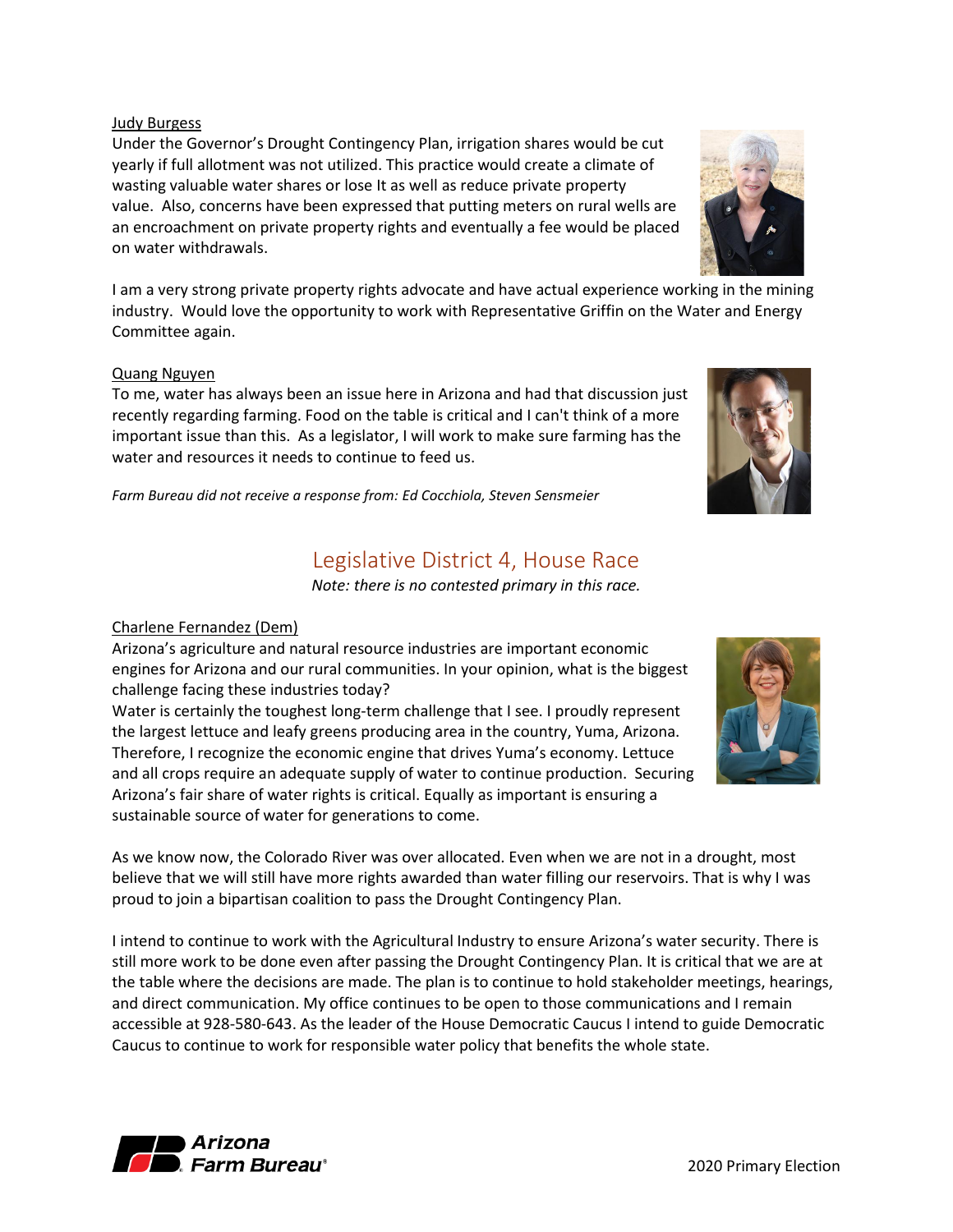#### Geraldine Peten (Dem)

The most urgent challenge for Arizona's agricultural industry is how to access, sustain and protect our water resources so that we can all have clean, safe and a reliable supply of water for farming, drinking, household use and recreational purposes. Our legislature met this challenge by creating the Drought Contingency Plan in 2019 and investing in research to further support and sustain one of our most valuable resources … water.



A next step would be to acknowledge and face the challenges that climate changes has upon our ecosystems and the intersections of air, water, and soil in our biosphere. As temperatures rise and water resources become threatened, we as inhabitants of earth must all learn what our responsibilities are to preserve our precious resources. Research, education and a heightened public awareness with simple, yet profound collective means of doing our part as individual citizens, farmers, businesses and the government could have positive impacts on our present and future existence.

The most critical juncture that brings this all together is the agricultural industry with the challenge of efficiently connecting our biosphere, with farming technology, supply chains and diverse infrastructures all with sustainable and economical operations. The production of agricultural products of fruits, vegetables, livestock, dairy and poultry are the life blood for our human existence. Therefore, it is imperative that we do everything possible to sustain the workforces that makes these operations possible, and continue to improve the infrastructure for interstate and international exports that brings food to the table. Thousands of families are dependent on the billion-dollar agricultural industry for the sustenance of life in all its facets.

As a State Representative for Legislative District 4, I will continue to work on:

- Extending and expanding the two-year fruit and vegetables incentive program;
- Support and fund infrastructure investments;
- Create incentives for students to major in agricultural and technology studies as it relates to farming and the mechanization of agriculture;
- Continue the research and development for sustainable water resources.
- Identify and operationalize ways and means of creating a high quality of education and life for all rural communities;
- The Covid19 pandemic sheds light on the critical need to develop and expand reliable internet technology and networks where people live, work and learn … especially in rural and reservation areas.

### Joel John (GOP)

Labor is perhaps the biggest challenge facing the Agricultural industry today. The role I'll play is to support state laws that make it easier for employers, in the Agricultural industry, to find labor and to use my role as a state representative to encourage our congressional delegation to create laws making it easier for the Agricultural industry to find labor. I'll also educate members of my party about the need for the agriculture industry to procure labor from across the border.



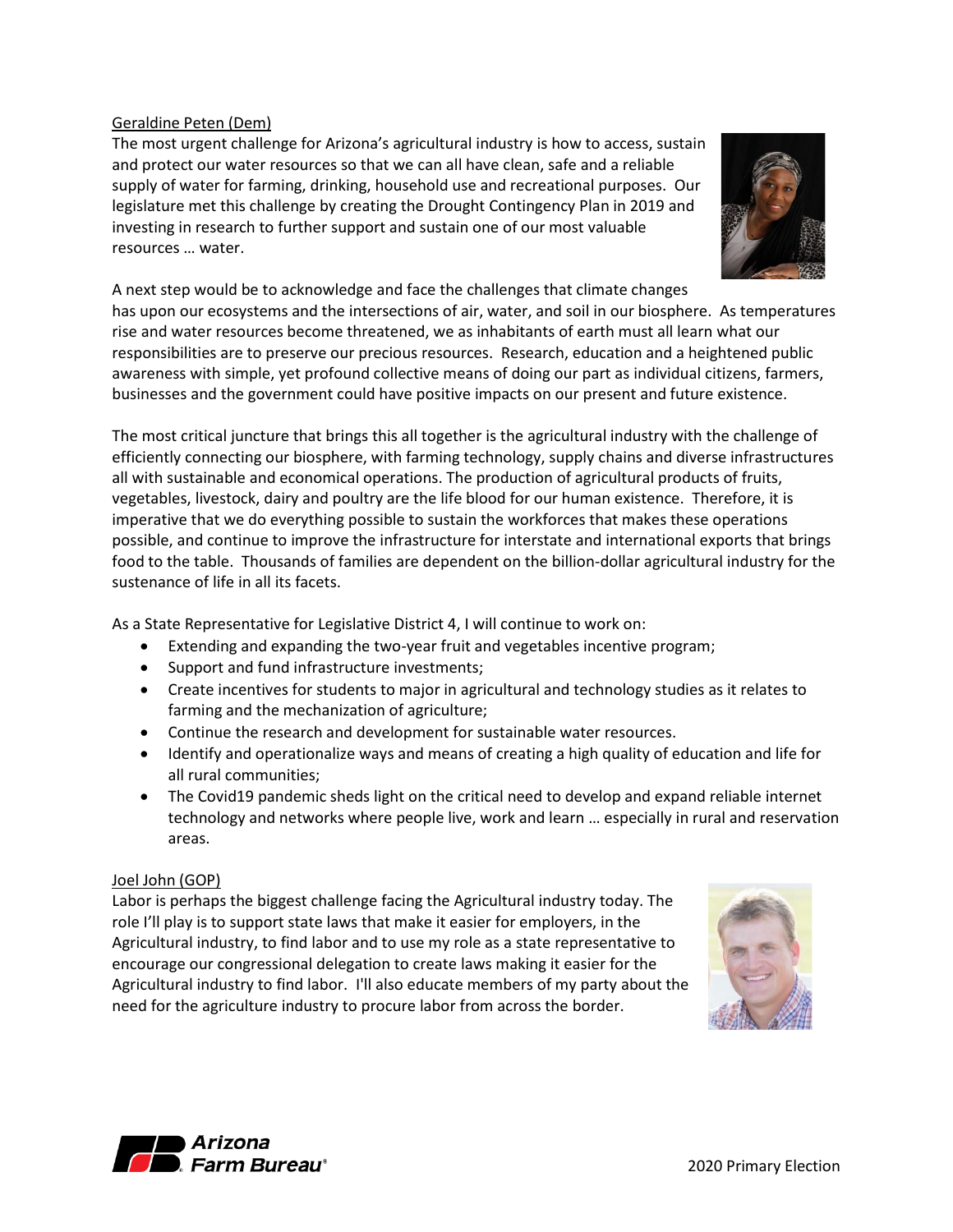## Legislative District 6, Senate Republican Primary

#### <span id="page-5-0"></span>Sylvia Allen

The Covid 19 pandemic has shown that we have a problem with food distribution within our state. When Dairy farmers are dumping milk and vegetable farmers are disking in their vegetables, but store shelves are empty there is a problem.

Water will continue to be an important issue for the agriculture community. Distribution, wells, and irrigation systems should be protected. Also the eradication of salt cedars in water ways that impact water supply and cause flooding of farm land.

I do not agree with pressure to pass state regulations that force egg or farm animal producer into a narrowly designed production system. This should be left up to the farmer.

I serve on the Water and Agriculture Committee, I would be interested in putting together a taskforce to address the food distribution system in Arizona looking for solutions and how we can make improvements.

I voted for and will again, projects that clean up our river beds. I will vote for water agreements or projects supported by the Farm Bureau and I am open to working with the Farm Bureau on any of their issues and would carry bills.

#### Wendy Rogers

Arizona's congressional delegation must work to put an end to the adjudication process and federally reserved water rights.

Water sheds are an absolute mess as logging has ceased, small dog-hair pine thickets have taken over, and the Forest Service has adopted a "let it burn" attitude. Water sheds have been "managed" not by land stewards, but by judges in cases brought by the environmental community whose goal is to drive out all natural resource users.

Water sheds are vital to agriculture and urban areas of the state. Decades ago, the feds introduced the saltcedar tamarisk as an erosion control method. The saltcedar, however, has choked and infested water sheds throughout the state. The feds should be required to clean up the mess they created.

When forest reserves were created under the Organic Act, the two original purposes were silviculture and watershed management. Now both are ignored and have been replaced by recreation and wildlife concerns.

A concerted effort to revitalize water sheds should be a critical focal point of Arizona's congressional delegation. While the delegation cannot end the drought, it can push to restore watersheds, resulting in more water available for both agriculture and urban areas.





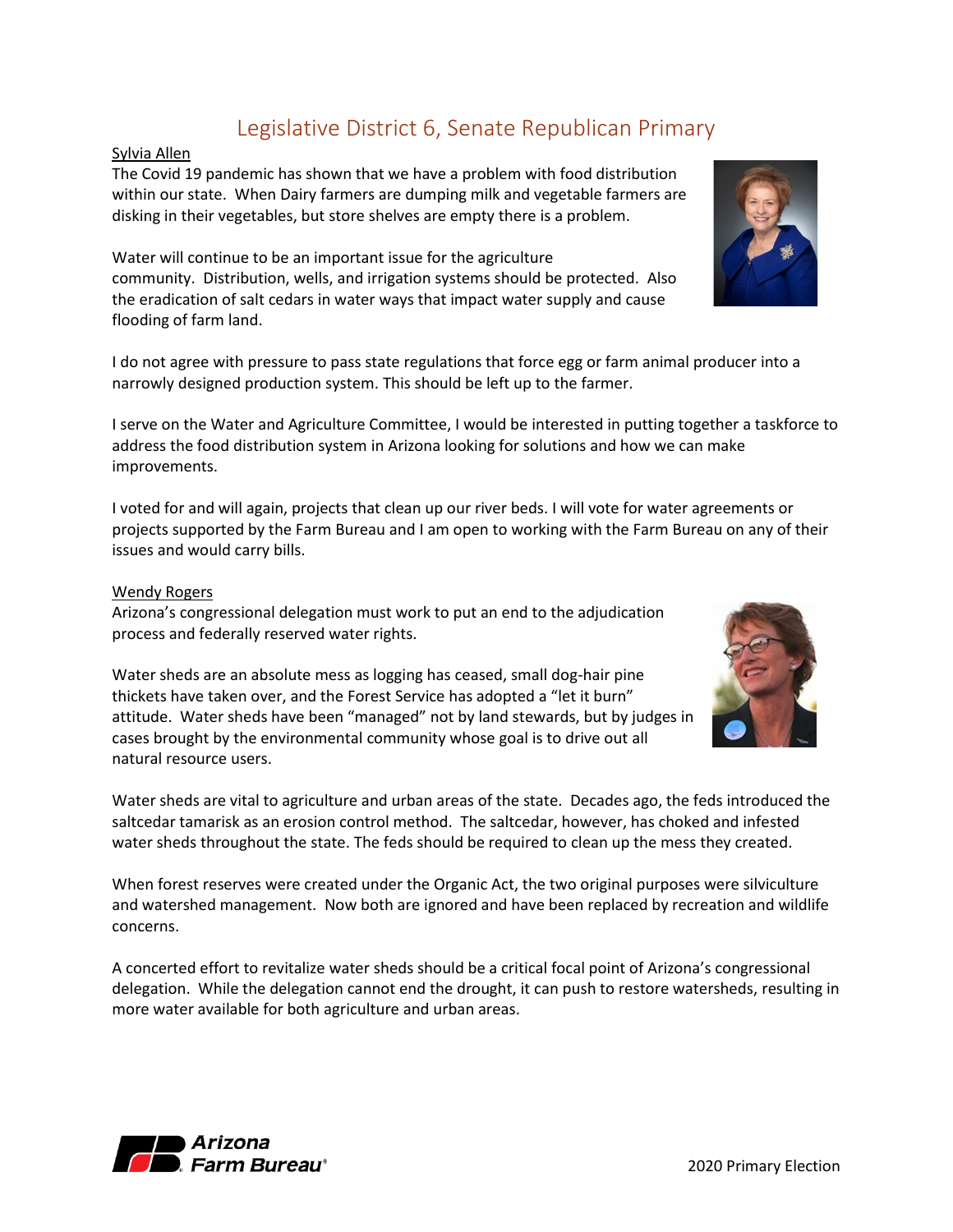## Legislative District 7, House Democratic Race

*Note: there is no contested primary in this race.*

#### <span id="page-6-0"></span>Arlando Teller

Available water source is the biggest challenge for the industry. As an elected official, I will work for a water settlement deal which all stakeholders are comfortable with.

<span id="page-6-1"></span>*Farm Bureau did not receive a response from: Myron Tsosie*

## Legislative District 7, House Republican Race

*Note: there is no contested primary in this race.*

#### James "Jim" Parks

Many people believe that the greatest challenge for agriculture and natural resource industries is water. Yes, that is a big one, however, I don't think that it is the greatest challenge. Water and the environment are the commonly employed issues used to bash our farmers and ranchers with, but not the main challenge.

The underlying cause of the "unrest" is socialism. Socialism and the continual push by the "left" to subvert all issues in order to gain ground in the socialist revolution, has been a factor in how our country, and the world, have been governed since 1917.

As with the Bolsheviks in the 1917 Russian revolution, the "ISSUE IS NEVER THE ISSUE", the "issues" are only a tools used to cause the unrest necessary to de-stabilize the economy and the government.

The biggest challenge to agriculture is not any of the issues forced on agriculture by the left, the biggest challenge IS THE "LEFT"! The socialists have come to dominate our culture so heavily over the last 100 years that they now control the news media, our public schools, our children, our way of life, health, some churches, and even our vocabulary. The terms we use for factions in the political landscape, "left" and "right", were coined by the communists about the time of the Spanish Civil War in 1936, to differentiate between the two branches of socialism that were fighting against each other in the Spanish Civil War. In that war, the Russians were backing the Spanish Communists, and Hitler and Mussolini were backing the Spanish Facists under Francisco Franco. The Facists won, and Francisco Franco survived World War II, ruling Spain into the mid-1960's when he died. Franco was the longest surviving Facist dictator, even ruling longer than Juan and Eva Peron in Argentina.

Even now, we have the changes in our vocabulary affecting our speech. The violent extremist group, Antifa takes their name from "anti-Facists", a thinly veiled admission that they are communists.

We are seeing right now, a communist revolution in our United States of America. Agriculture is one of the main battlefields, as they must control agriculture in order to control the food supply. The side that controls the food supply will control the people. Control of the people must be achieved in order to fully implement the Communist Revolution.





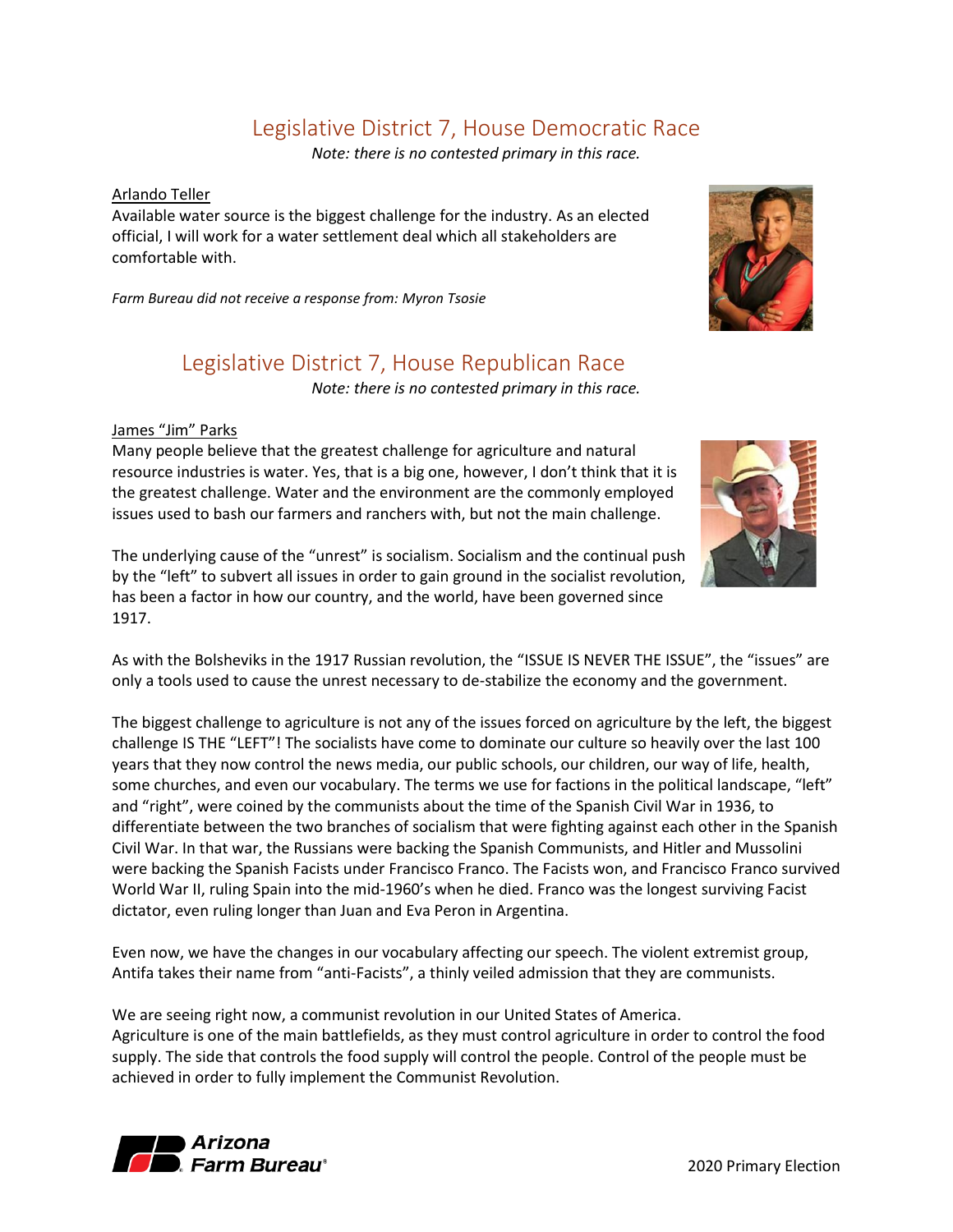We, the people in agriculture must come to understand how very important we are in the fight to retain our Freedom, our Constitution, our way of life, and our Great Country.

People of American Agriculture, please do not allow yourselves to be distracted by the issues of the left, we must keep our eyes on the goal, we must fight for the issues, and while fighting the issues, we will be fighting for the U.S.A.!!!

I, Jim Parks, will stand with agriculture and for agriculture in every battle.

#### David Peelman

Without a doubt, water is the biggest issue! Arizona is growing, particularly in the Phoenix metropolitan area; water is in demand to sustain the population growth, and without it we don't have life. Without a plentiful supply of water, our agriculture industry will suffer. We must husband our water resources to ensure we have a viable agriculture industry and drinking water for a burgeoning population.

I will listen to concerned and interested parties to our need for water, research and

investigate how best to meet the needs of a growing population, and agricultural needs for water. I will do all in my power to mitigate and stop waste, conserve this most precious resource for the benefit of all people and industries. Arizona must not grow so large, and so fast without ensuring the essential need for water is endangered of not being able to sustain life and the needs of the all Arizonians

## Legislative District 8, House Republican Primary

#### <span id="page-7-0"></span>Neal Carter

Both agriculture and natural resource industries require assurance of adequate water resources, but a close second challenge is a general attitude where city people (and Arizona is becoming more and more a city-fied place) misunderstand or lack respect for agriculture. City people need to remember that every day they interact with agriculture through the food they eat and that the materials that make up their iPhones, etc. are mined from the ground.

Agriculture in Pinal County is a 2.3 Billion dollar industry and Pinal is in the top 4% of agriculture counties nationwide. Both industries survive economic downturns in a way that others do not, and therefore provide the cornerstone of a diversified economy.

Arizona in general needs to remember that resources are shared, and that when public policy dictates use of resources without the input of all communities, the public is never well served. The Drought Contingency Plan has affected Pinal farmers with much more impact than most city dwellers, and in most cases Pinal farmers have been here longer. Water makes the difference between existence and non-existence for a farm: a 10% water cut could mean the difference between profitability and nonprofitability, unlike city activities, so water issues here must particularly be carefully considered.

Our district needs strong advocates for rural and agricultural needs. There is a lot of work that has been done but a lot more work that needs to be done. For one, education of the public in general and other members of the legislature in particular where it comes to water resources and their use is



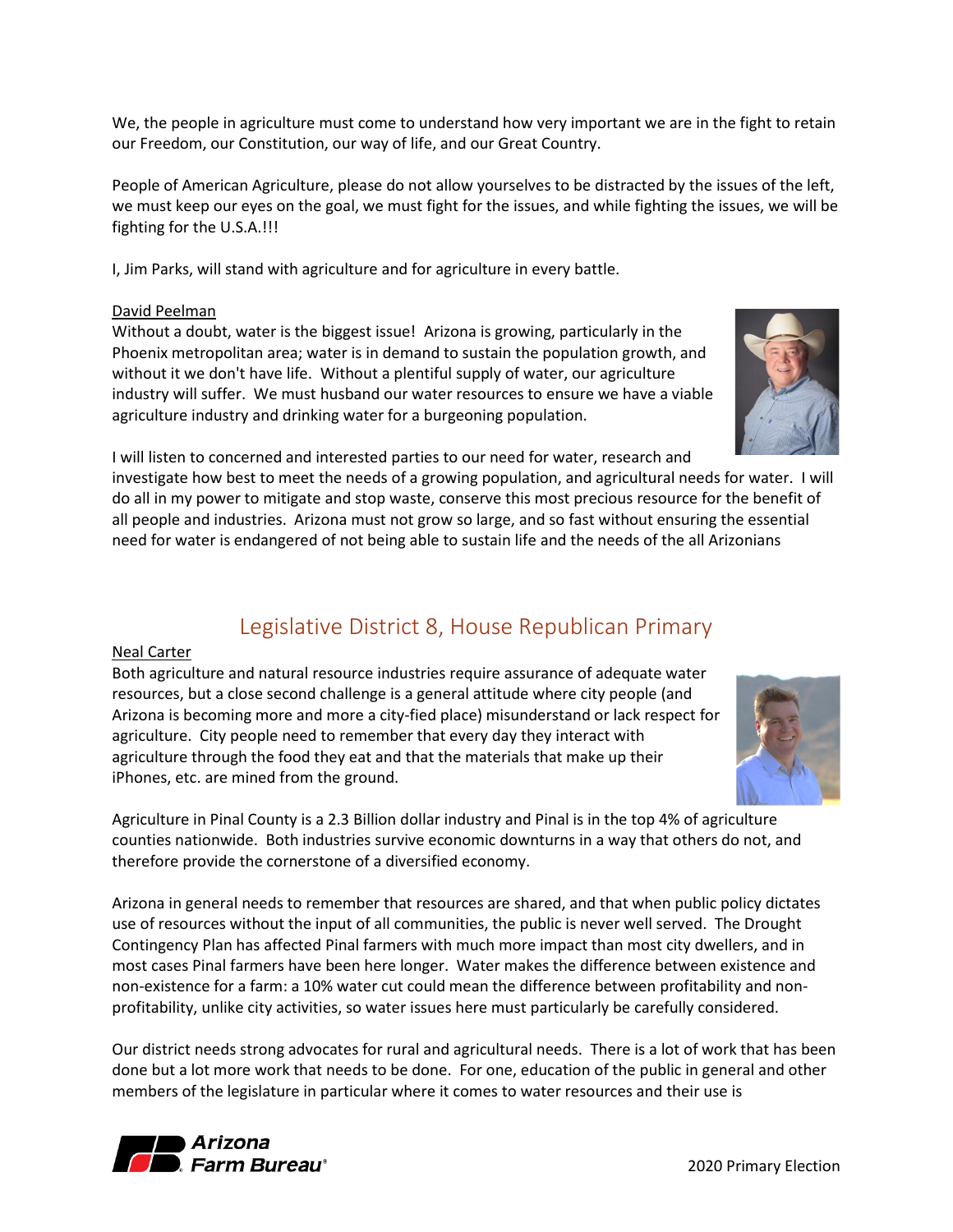essential. For another, Pinal and Gila Counties in particular need a champion negotiator, someone with a background in negotiating, brokering and putting together deals -- someone with the backbone to stand up for our communities but the patience to listen and the perseverance to see the process through to the end. Elected officials, especially at the state level, affect water policy as it pertains to the Drought Contingency Plan, the Central Arizona Project, groundwater pumping, the existence or nonexistence of well metering, and many other issues.

My role at the legislature will begin with listening to the agriculture and natural resource community's needs, facilitating discussions among all those with vested interests, fighting to protect our shared goals, and demanding that policies that harm the agriculture or natural resource industries are abandoned in favor of balanced public policy that takes into account the concerns that these important industries face

#### David Cook

That is a good question but the challenges are very different for each industry:

Dairy- the price of milk and financing of dairies has placed them in a deep financial hole for the most. Just in District 8 we have had several dairy go out of business such as the Black Water Dairy, Shaun Dugan at 11 Mile Corner and his cousin just east of the CAC college campus in the past two years.



As for rural grazing permittees on FS allotments such as on the Tonto in District 8. The NEPA process has exhausted the permittees with the amount and length of time to complete a fair and impartial process for the renewal of their grazing permits which makes management decisions needed today impossible to implement because if there is a past NEPA it is generally over 25 years old. Today our science and technology is far advanced of what was then thought to be current as related to what we now know today.

Farming - water - in District 8 - there is adequate room and legal ability to pump ground water in Pinal but at what financial cost. If the cost to get the water to the crops is more than the market of the crop grown, you can see that spending more than your making is not sustainable over time. Yes markets fluctuate, but long term it may not be profitable.

Some farming operations in Pinal are experiencing shortages of San Carlos water and having to furlough parts of their ground. This adds more complications as in the past the county assessor would then want to reclassify the land as no longer agriculture. According to Supervisor Steve Millers Op-Ed recently, this could increase the tax bill by more than 10 times. I ran and the Gov signed a bill to help with this last year.

Foreign Markets - So some of the largest melon growers in the country are also in Pinal County - so NAFTA everyone thought was a bad deal but in NAFTA there were protections for melon growers in the US against having the market flooded with melons from Mexico. With the new trade deal that protection no longer exist.

Back to water. Farmers in the Gila Valley are facing issues with unsettled water litigation and a problem labeled "hot lands" - that's a long subject - but I do believe with my skills and relationships that I can help solve this problem.

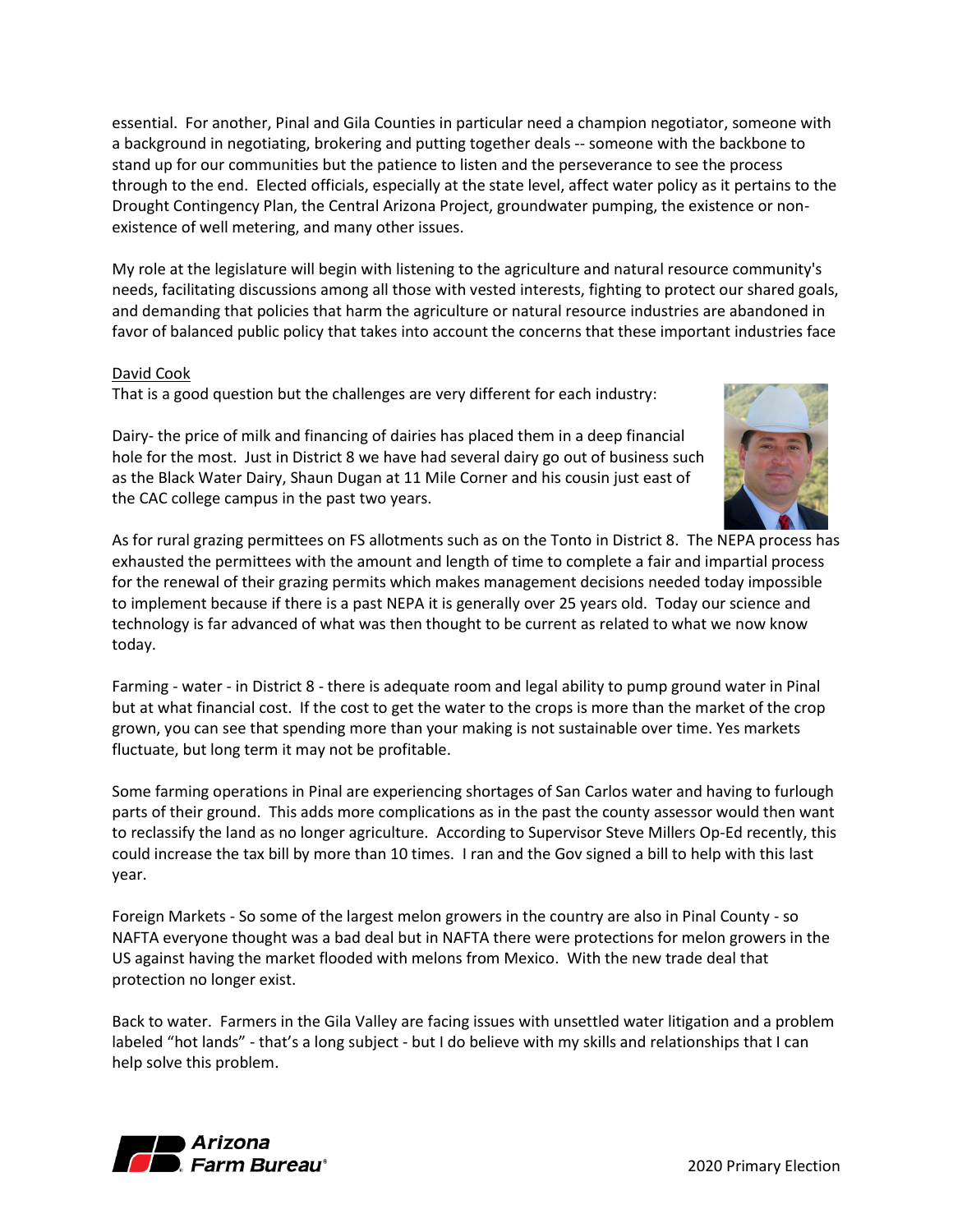Another problem is that some of these old farm wells that were permitted and drilled and have been used for generations has been determined they are pumping sub-flow water (at some level) and now are being told that their water right is now at the current date of refilling instead of the original drill date. We need to fix this. In fact I just delivered a packet of what ADWR is sending out to people that are applying for new well drilling permits to the Speaker and Rep Griffin yesterday so we may have a conversation about our intent in past legislation this session and what they are actually doing.

The role I have always played is to get the facts from honorable trust worthy sources and organizations to be informed. Then hold stake holder meetings to determine what options are there to try and solve these issues for the people. We are elected to be voices and leaders on solving problems and there are currently only three of us agriculture business people serving at the legislature. We must continue to educate and build those relationships with our fellow members on both sides of the isle not just one.

Agriculture does not pick a party, so at anytime we can, we need to think the same way when it comes to agriculture issues and policy.

Thank you. And in full disclosure, I am a FB member in two states - AZ and OK.

#### Frank Pratt

Unquestionably, the biggest challenge for these industries is water. The source of water for agriculture must be available to raise food, textile crops and livestock of all nature. Ground water is of high concern for Pinal County and other areas in the state, while surface water is under pressure throughout the state. In addition, there are other significant issues including changing market issues. We have seen or experienced dairy milk dumping and empty store shelves. There is also a need for assured access to a labor pool and affordable housing for the that labor pool.

My perspective of representation for the agriculture and natural resource industry is enhanced by the fact that I have prior experience in farming and ranching. My family is still in agriculture. While I understand these critical issues more thoroughly, I cannot solve these issues alone. We must work together to help each other as a group to address these complex matters.

## Legislative District 10, Senate Race

*Note: there is no contested primary in this race.*

### <span id="page-9-0"></span>Kirsten Engel

The biggest challenges facing these industries is ensuring water availability and closing the digital divide. With respect to water, Arizona continues to face significant challenges in terms of water availability. Water from the Colorado River, which supplies on-River agriculture with water directly and farms in central and southern Arizona indirectly through the CAP canal, has always been over-allocated and now suffers permanent declines due to climate change. Research suggests that, by 2050, climate change will contribute to a further 20 percent drop in the River's

streamflow. This is particularly problematic for farmers in irrigation districts using CAP water, as they will suffer reductions if/when Lake Mead lake levels drop further than the current Tier Zero. The digital divide that affects so many rural areas and is especially problematic for schooling for students in such





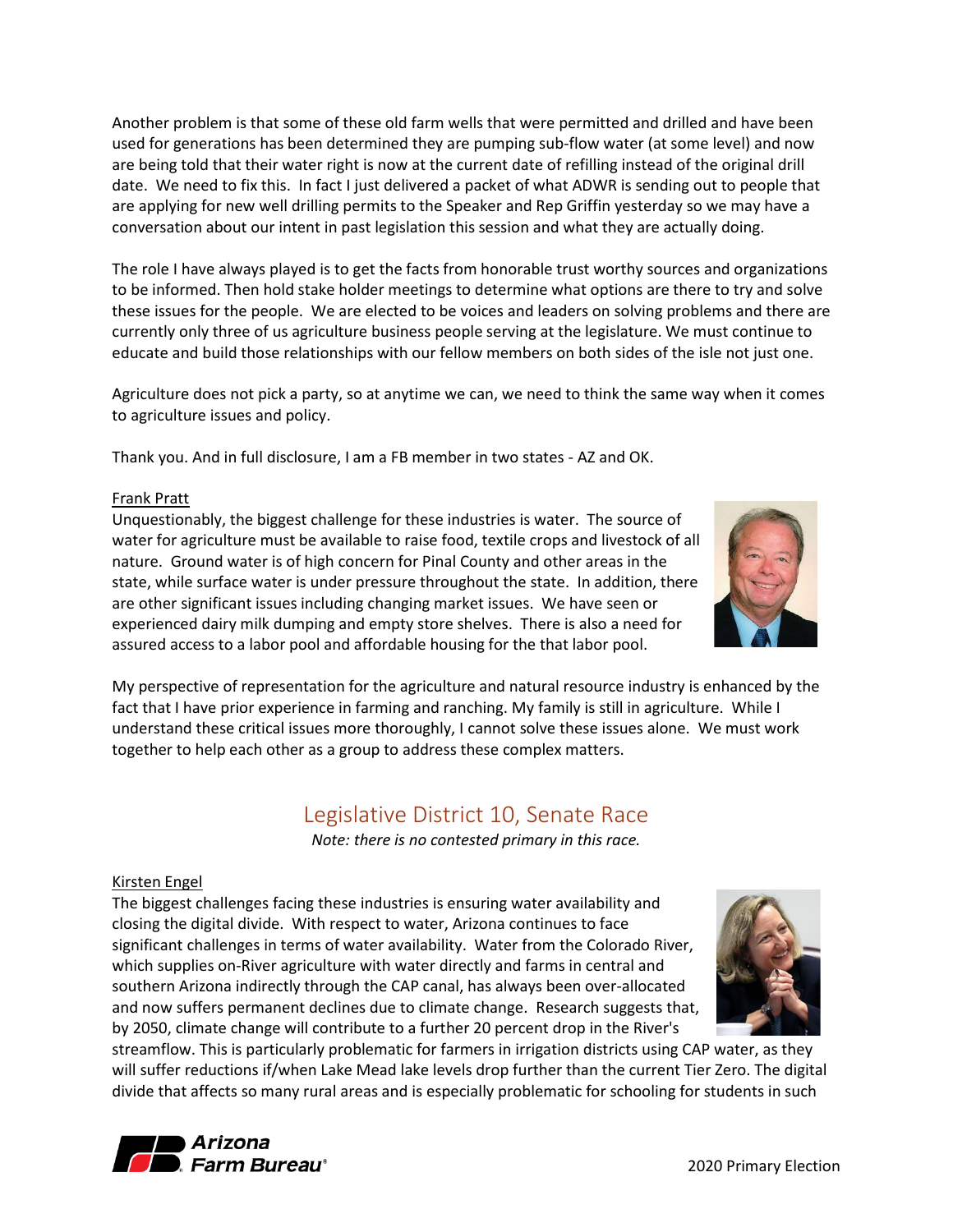areas, is also an issue for the farming and natural resource industries as more and more commerce and technology requires high speed internet.

Water sustainability is a challenge for all of Arizona and every sector must do its part to address it. The Drought Contingency Plan was historic, not just because it addressed conditions of future water shortage before they occurred, but because every sector was at the table when the deal was negotiated, every sector had skin in the game, and every sector gave away something to make the deal a reality. I will work with representatives of Arizona's farm and natural resource industries to put in place similar plans to address our water future. For agriculture, the solutions likely lie in the better use of technology, switching to less water intensive crops where feasible, and rule revisions to incentivize water reuse and conservation. With respect to the digital divide, I supported SB1460 (Borelli) to enable electric co-ops to provide broadband service. This is just one innovative solution to the digital divide that we need to close in order to ensure that our farming and natural resource industries can compete in a 21st century digitally-connected society.

## Legislative District 11, Senate Democratic Primary

#### <span id="page-10-0"></span>JoAnna Mendoza

Arizona's water drought has been a concern for decades. We have taken some steps in the right direction to protect and conserve our water supply, but we need to do more. Surface water is not currently able to meet all our water needs, which has caused groundwater to be pumped at alarming rates. Groundwater depletion will lower our water table and increase the cost of water, which will hit folks living in rural areas the hardest. We also need to be vigilant about foreign corporations attempting to buy up farmland and further depleting our domestic water sources.

Urban and rural areas shouldn't have to compete for water. Unfortunately, rural communities like those in District 11 are often the last to get funding and services and are too often forgotten because there is no advocacy or voice for their interests. It's vital that we stay informed about current developments in Arizona water rights so that we continue to be part of the conversation. Especially with the rapid growth of Arizona's population, we need to explore additional options increasing our water supply. This could include a statewide effort and funding for programs such as building water storage facilities, watershed management, desalination plants, rainfall harvesting, and hydrological research to augment water supplies. As Arizona State Senator in Legislative District 11, I will be your voice and fight to protect our rural way of life.

#### Linda Patterson

I was raised in a family who were farmers and ranchers from the 1800's through five generations. Accordingly, I have insight into the culture of farming and ranching families and know the challenges, struggles, realities and pride that comes with those who are dedicated to the land and its resources. In addition, I understand that these individuals are very involved in local, state and national politics because their way of life can be enhanced or destroyed by politicians who represent them.





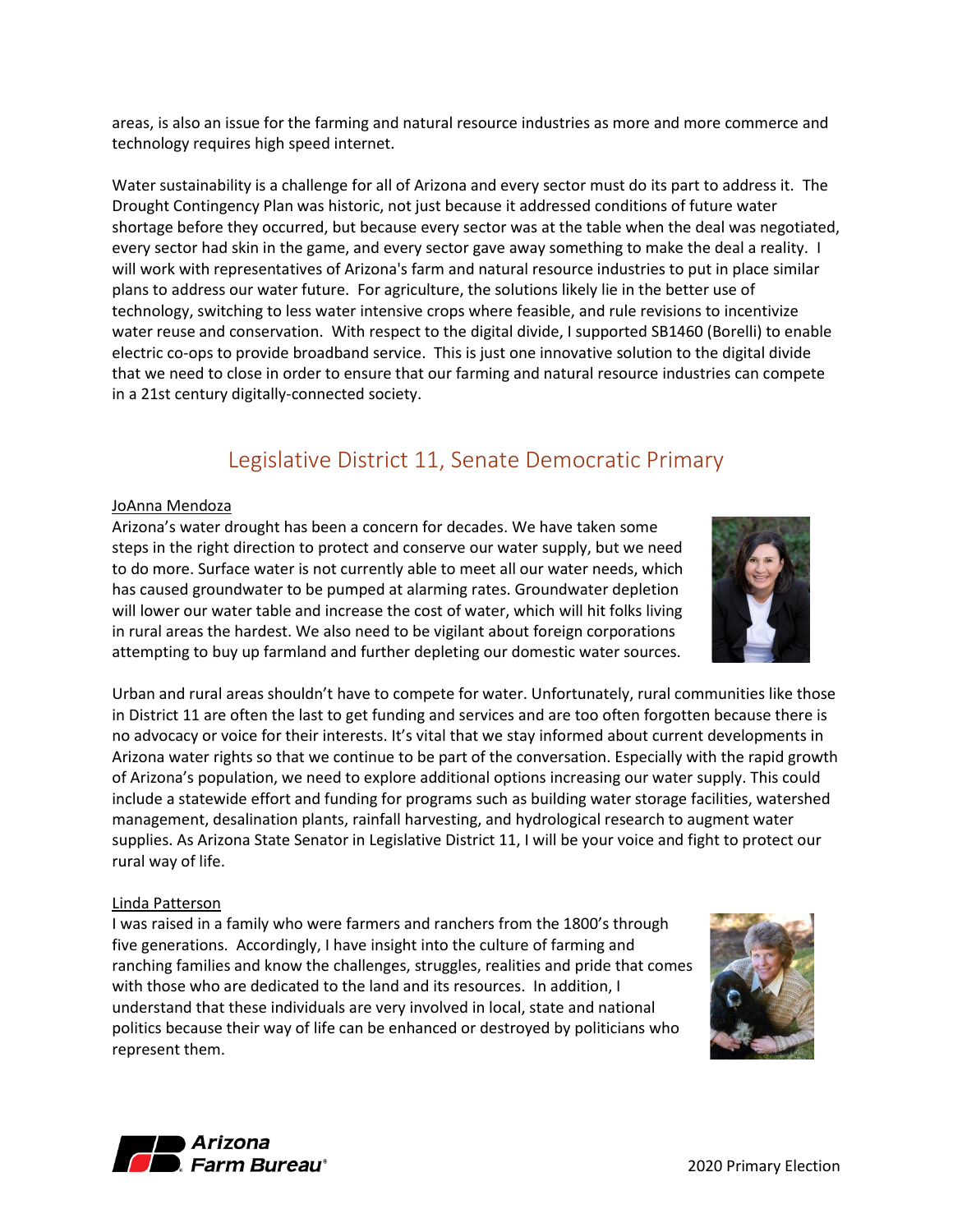*Perhaps the greatest challenge Agricultural and Natural Resource Industries face Arizona is being able to hold on to what they have attained. Farming and ranching exist in a time of rapid change where the very essence of what these industries have contributed to our state and their way of life are being threatened and hit from all directions. In specific:*

- Each year, **water becomes more scarce in Arizona** and has caused those with vested interests in this resource to jostle a bit more fiercely to hold on to their precious shares of this vital resource. Towns and cities are pivoting to secure their water rights to the point of disregard to those areas downstream in Pinal and Pima counties.
- **• Arizona's population is growing and land developers want their piece of the money-making pie.**
- **• Politicians** are involved in this milieu; some know little or about the complex issues involved in farming/ranching. Electing leaders who are intelligent, aware and able to hear the concerns of these families is paramount.
- **• Most people involved in making decisions about these issues are not aware of the importance of following the data, research and best practices** necessary to forward common-sense solutions.

I have a demonstrated record and solid reputation of serving others. My life in civil service has always been focused of intervening with individuals and organizations facing complex problems and being a part of a collaborative approach to address concerns. I know that I possess the skills and attributes to successfully deliver what farmers and ranchers want and need and am confident that I can earn your trust. I have worked with diverse individuals with challenging needs and have excelled in not only listening -but hearing what is necessary. It will be my greatest privilege to serve as your voice in the state senate.

## Legislative District 13, House Republican Primary

#### <span id="page-11-0"></span>Tim Dunn

In the short term during the economic recovery from COIVD, we need to have stability in the markets. With Federal and state policy focused on domestic production instead of imports taking advantage of CVOID closed processing facilities. With safe workplace environment for processing facilities, AZ Agriculture can lead in feeding the world. We also need sound economic policy that gets the food service industry the ability to buy food products.



In the big picture for Arizona agriculture, water policy in its numerous forms is the number one issue. Educating greater Arizona that the need for Water in agriculture is the life blood of the Arizona Economy. Rural Arizona especially will be a key focus as we plan water policy now for the next twenty five years. The second biggest issue is immigration policy that allows for a legal work force for agricultural while maintaining strict border security.

Communication with your members and elected leaders is key to being an effective legislator who understands rural Arizona and agriculture. As vice chairman of the rural caucus I along with our other rural caucus members, with input from your organization, have been effective the past two years in

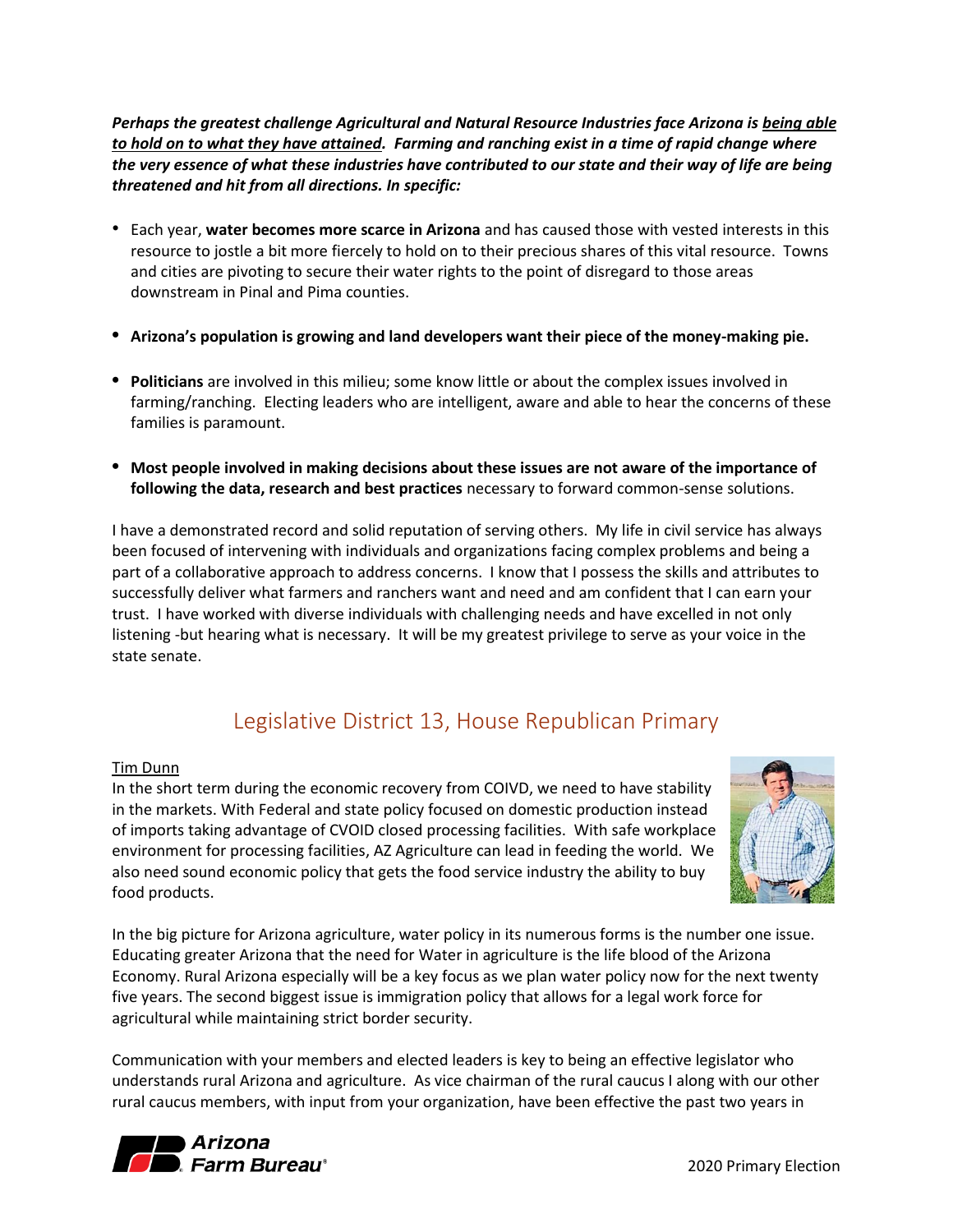2020 Primary Election

influencing the outcome at the capital. As Chairman of the Land and Agriculture committee and Vice Chairman of Energy, Water, and Natural Resources committee, I will continue to keep Agriculture water use and rural issues like broadband infrastructure funding and business friendly policy at the forefront of our agenda. The Arizona Legislature has an opportunity to help fund border security with the border sheriffs to help stop the drug trade coming across our southern border. I will continue to advocate for that.

#### Steve Montenegro

I've had the privilege of representing Legislative District 13 for almost a decade. Our district includes Yuma and has strong farming interests throughout. I know that agriculture and natural resources industries are essential to the economy of our district and our state. There are many challenges that our farming community face, such as the fluctuating prices of commodities, having the market flooded with produce and commodities from foreign markets, having to deal with the NEPA and having to deal with grazing permits to name just a few; the greatest challenge, however, is protecting its water rights.

As a representative and senator I have fought to protect Yuma's water and our district's agricultural interests, I have stood up to leaders of both parties to protect our water rights and agricultural needs and I have been effective. I've been able to build strong relationships with many of the farming families in our district and along with Senator Kerr will continue to fight for them. I have the experience and a record of being a strong voice and leader for the agricultural and natural resource interests in our district and state.

#### Joanne Osborne

I have had the pleasure of representing Legislative District 13 for the past two years. Having the incredible agriculture community of Yuma, has been an honor and highlight to my term. I have had the privilege of serving on the state Land and Agriculture Committee and have heard of many issues that negatively and positively affect Agriculture and our Natural Resources.

We all know, even with the passing of the Drought Contingency Plan, which I voted

for, Water will always be a top priority not only to the state, but definitely to agriculture! Another top of mind topic is of course Covid19. The hardworking "essential" workers that will be needed for harvest, process and distribution will be critical in the coming months. I continue to advocate for Rural Broadband and helping where I can with the Food Supply Chain: Farm – Distribution – Transportation – Grocery Store – Table

As your elected official, being a conduit for communication is critical. I know it is cliché, but we truly are all in this together. I've done what I can in participating in weekly Zoom meetings with the Yuma sector – hearing about Covid and Border issues, plus I am always close by listening and speaking with the farmers and ranchers themselves. I have also for many years recognized and supported the Future Farmer and am the proud mother of a former FFA State Officer.

Lastly, I am proud to recognize the fundamental and essential work it takes to Feed our Fellow Man! Thank You!





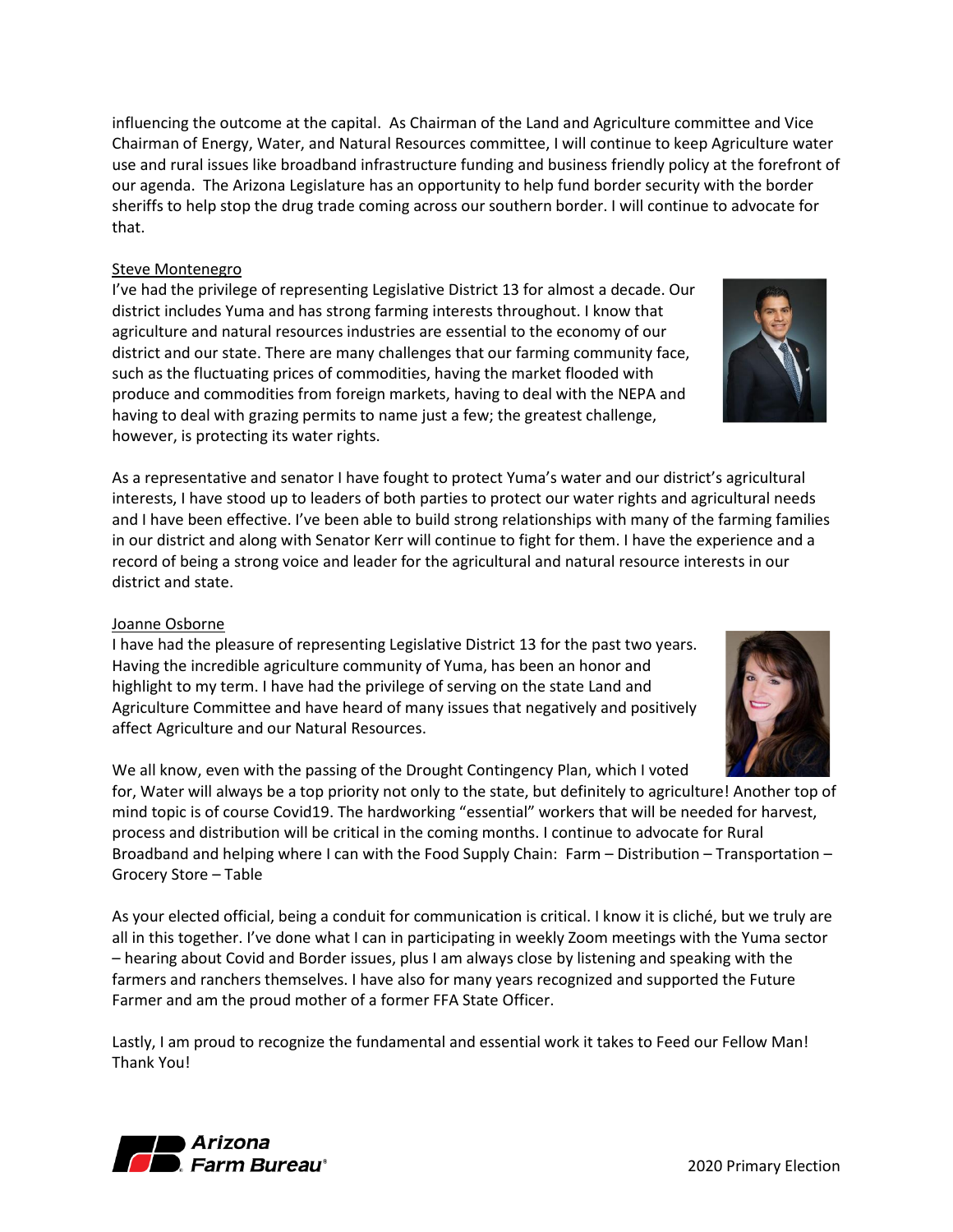My biggest concern for our agricultural and natural resource industries is policymakers who place it on the economic "back burner" in favor of other industries like manufacturing or high-tech. A robust, well-diversified Arizona economy includes a thriving agricultural and natural resource sector and we should not overlook this important sector when allocating state economic development dollars.

Although I am in the technology business and am seeking to represent a suburban

district in the Legislature, I know that my constituents eat food, drink milk, wear cotton clothes and rely daily on the outputs of our agricultural and natural resource industries. I will work to ensure that the state is investing in the growth and development of these industries along with other industries key to Arizona's long-term economic success.

Legislative District 15, House Republican Primary

#### Steve Kaiser

<span id="page-13-0"></span>Jarret Hamstreet

Agriculture in Arizona is an important part of our economy and provides a vital resource for our state and nation. There are several challenges that I see facing this industry. First, of course is water and the growing demand from the residential sector. The second, which is closely related to the first is the amount of new home development that is happening where farming and ranching used to take place. I also see a greater regulatory burden on agriculture as consumers and the media demand things such as gmo free, organic, all natural, free range. These are all becoming marketing buzz words but there are real world regulatory burdens that follow closely behind.

As an elected official the first thing that I would want to do is dig deep into this industry and understand better where the struggles are. I was born in Illinois and my parents had many friends that had family run farms. We cannot feed the world without growing crops that are genetically modified to reduce infestation or to be more drought tolerant. These are ways in which humans have been feeding themselves for generations. Creating better crops and better livestock through breeding and cross pollination have benefited humankind. I would be excited to learn more about the industry and to tour farms and ranches to see first hand how operations are conducted. That way I can become a stronger advocate for a vital resource to our state and nation.

#### Justin Wilmeth

The biggest challenge is the rural-urban divide between Phoenix/Tucson and everywhere else in the state of Arizona. As Maricopa County has boomed in population, much focus has been placed on how to keep up with that growth in the Valley and ensure the Phoenix area continues to prosper. And that growth is great for the state. However, I do see it hurting agriculture and rural communities because so much focus has been placed on the major population centers. And, with roughly half of all legislators residing in Maricopa County, we need to elect members who remember where dinner actually comes from. I would be one of those members, advocating for agricultural issues at every turn.

By being a legislator for all Arizonans, not just my constituents in LD-15. My district is largely suburban, so agricultural issues don't rank highly here. But my plan is to make it known to my district constituents







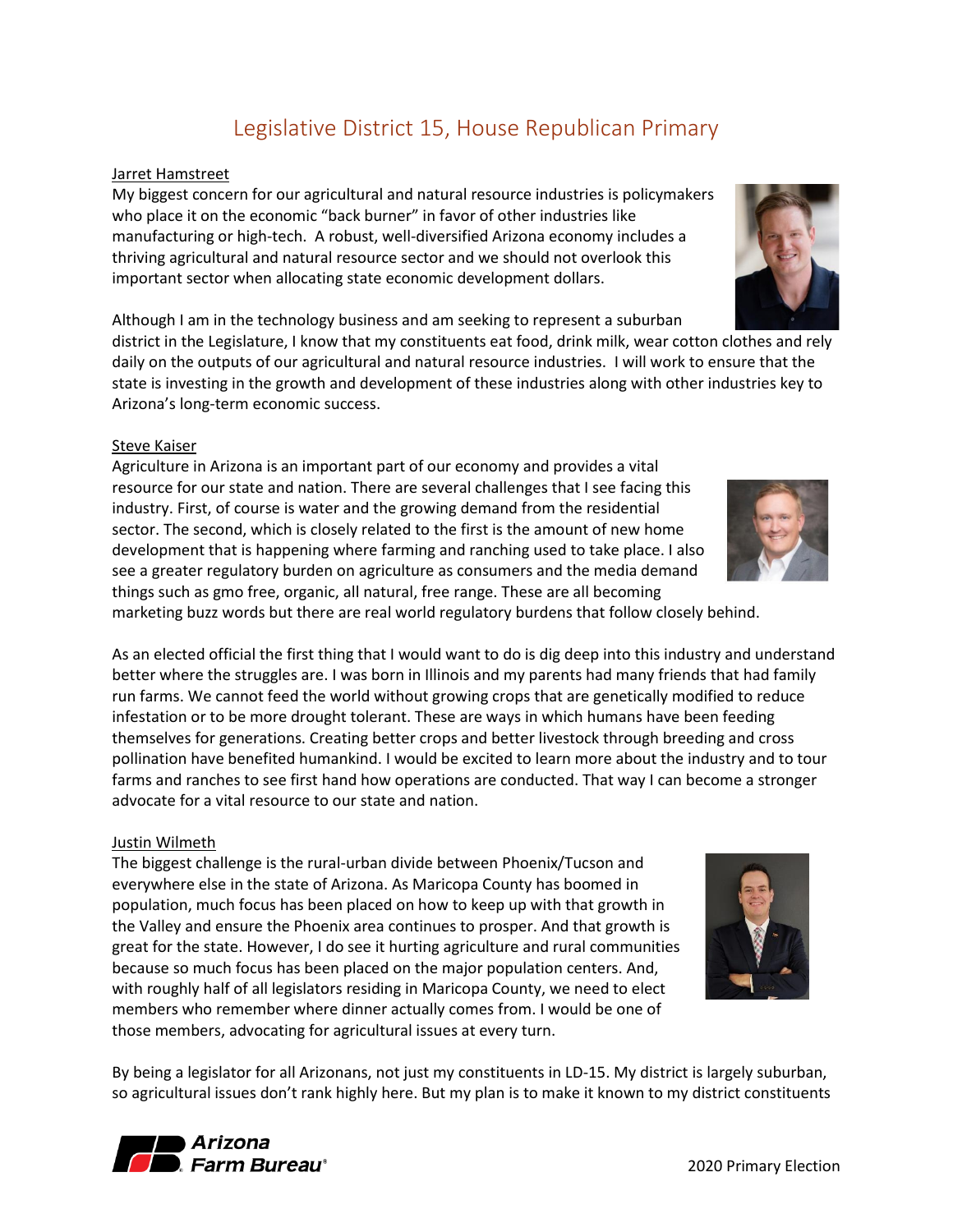just how important Arizona agriculture really is to them. The Five C's are Arizona's tradition, legacy and history and they are all about agriculture. I have a deep love and history with agriculture. My family owns approximately 6,000 acres of farmland in Oklahoma and Texas. We focus on wheat, sorghum and soybean. I understand the plight of the farmer, having seen how impacts my family. I understand the challenges and issues and will work diligently as a legislator to ensure their interests are heard at the state Capitol.

## Legislative District 15, Senate Republican Primary

#### <span id="page-14-0"></span>Nancy Barto

The biggest challenges facing agriculture are water policy and federal and state clean energy mandates.

I will continue to partner with agriculture and natural resource industry leaders to ensure Arizonans can continue to benefit from these vital economic drivers and oppose overreaching regulations and mandates.

<span id="page-14-1"></span>



## Legislative District 16, House Republican Primary

#### Lisa Godzich

The biggest challenge for Arizona's agriculture and natural resource industries is ensuring and adequate water supply, not just for now but for the future. Our farmers in Yuma, who produce over eighty percent of the nation' winter leafy green vegetables, are models of wise water use. Arizona farmers are doing their part to be responsible; they should be protected from other states or industries that would imperil that supply.

I would make sure that any legislation or regulation that would negatively impact the water supply for our agriculture would be strongly opposed.

<span id="page-14-2"></span>*Farm Bureau did not receive a response from: John Fillmore, Jacqueline Parker, Forest John Moriarty* 

## Legislative District 21, House Republican Primary

#### Randy Miller

Our agriculture and natural resources are more than just an important economic engine, they are necessary for our survival as a society. Our water resources are dangerously low, as a State we have granted control over one of our most valuable resources, our water, in part of the upper west side of the valley, to a Canadian owned company. A foreign company has control over our water. Let that sink in.



We have a rogue federal agency that in my opinion has no constitutional basis for existing, that being the EPA. They have partnered with the Sierra Club to victimize private landowners



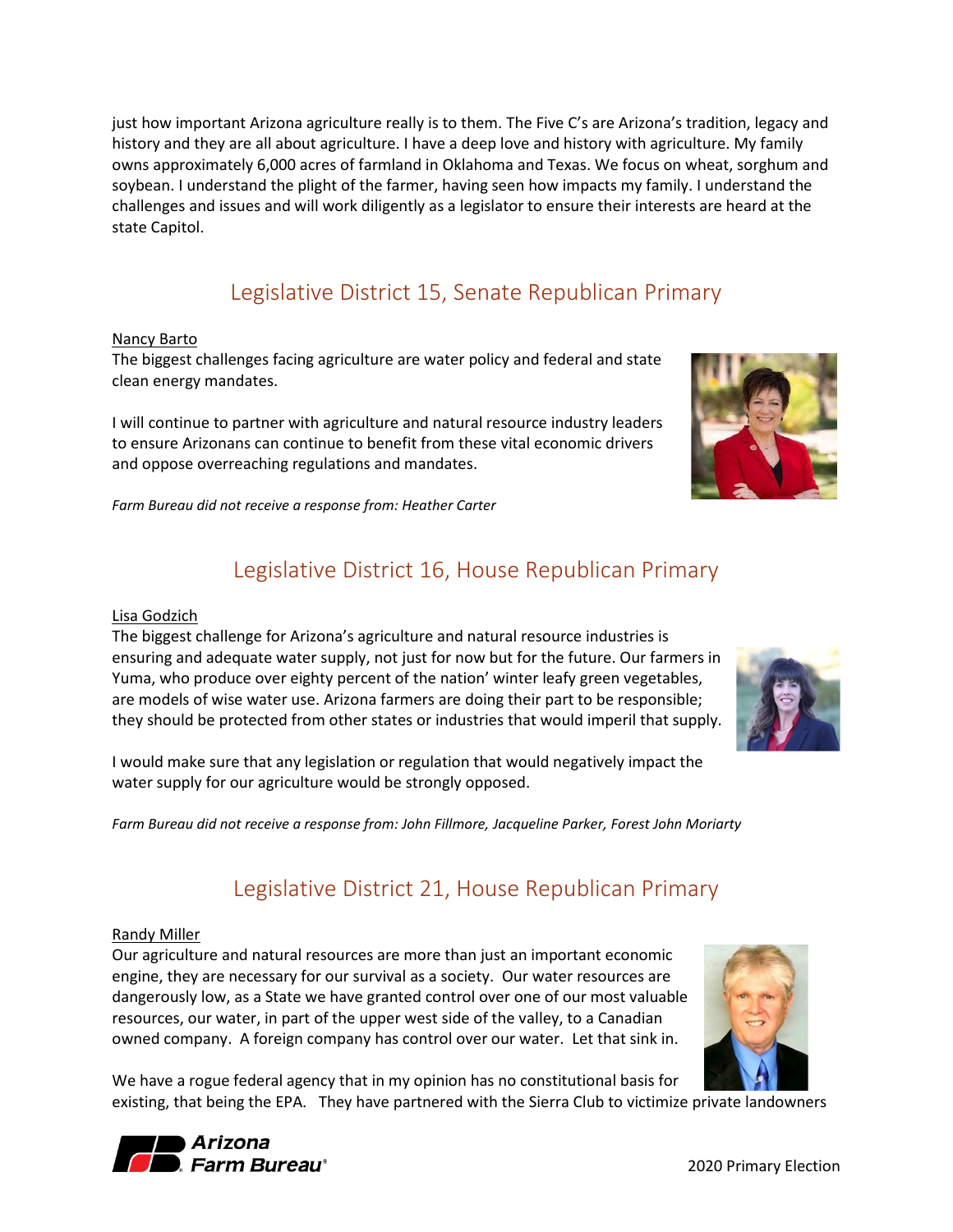and farmers by illegally trespassing on their lands to identify "Endangered species" and then file lawsuits to prevent use of the land. These rogue agencies, stacked with liberal lifetime administration hierarchy become administrative weapons to implement their "Legal Plunder" of the people. We saw this at the Navajo Pumping station with the Obama administration, effectively shutting down the plant through fines and regulation. Our state Corporation Commission failed at intervening on our behalf, under our state constitution as well as our state legislators. This costs not only jobs for the Navajo tribe and the community of Page Arizona, it costs us in power, clean power due to all the renovations done due to attempts to comply with the EPA, but a source of water to the valley pumped from the station.

This is just an example of the issues we face in Arizona, a lack of state control by legislators under the 10th amendment and lack of legislative intervention to ensure the US Constitution is upheld. There is nothing in Article I, Section 8, that grants policing authority with organizations such as the EPA, Department of Education (Education isn't mentioned in the constitution) or many other of the federal agencies.

The governor has a committee that is to do nothing but evaluate constitutionality of federal actions. Never been organized or used, at least under this governor. This could be a tool used if manned appropriately with citizens impacted by these issues, like ranchers and farmers for instance, but it is not.

Under Article 2, Section 3, of Arizona's constitution which was ratified in 1912, and signed by congress allowing us to become a State, if states that the people or legislature can propose and pass laws that declare certain federal acts as unconstitutional and not use any of our resources i.e. staff, vehicles, buildings and money, for instance, to enforce these federal laws. This would also mandate our Sheriffs to not allow federal agencies to attempt enforcement in Arizona. Pretty nice isn't it?

I currently travel the state and teach our constitutions as the Director of the Constitutional Sheriffs and Peace Officers Association of Arizona. I will continue to educate and teach as a legislator, other legislators and fight on the floor against any and all legislation that supports federal mandates, damn any associated unconstitutional federal dollars.

I will propose and implement my own committee just on these issues and will welcome and encourage representation from a member or two from the Arizona Farm Bureau Federation, the power industries, our state water resources office and others just to address federal regulation policies and the practice of "Sue and Settle" used effectively against ranchers, farmers and private land owners by the EPA and the Sierra Club. From this committee any one of the three available constitutional methods to stop these encroachments will be done by the group. This should be a watchdog group. I also want to propose legislation that prohibits any foreign company having any ownership or control over our natural resources. This might even be a violation of Article I, Section 8, Clause 3, The Commerce Clause, without permission from Congress under Article I, Section 10, Clause 3, if it can be shown there is a controlling interest with the State, that being Canada. It is a socialist country. Even with this ridiculous globalist practice, it shouldn't be allowed in Arizona. These are our resources and for

It's time Arizona stood up for our state, it's people and our property rights. I look forward to continuing my fight as a State Representative.

our citizens and therefore should be controlled with our interest in mind.

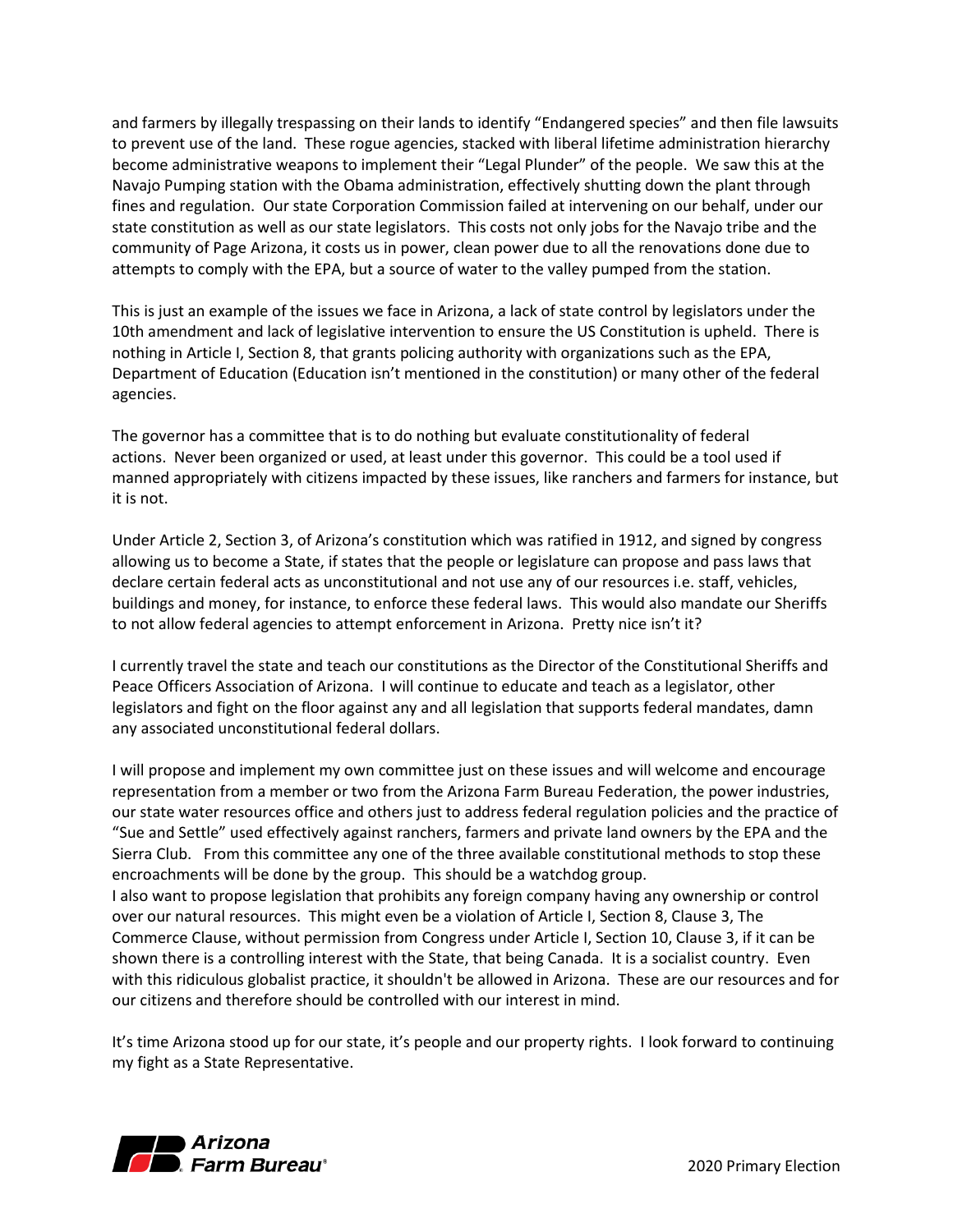Kevin Payne The biggest issues facing the industry are water and access to legal labor.

I seek advice from the Rural Caucus, Senator Kerr, Reps Dunn, Cook and Pierce. I understand food does not come from stores, it is grown by farmers and raised by ranchers.

<span id="page-16-0"></span>*Farm Bureau did not receive a response from: Beverly Pingerelli*

## Legislative District 23, House Republican Primary

#### John Kavanagh

The largest threat to agriculture and the natural resource industries are overregulation by all levels of government. While much of these regulations involve environmental issues, land use, archeological claims and access regulation can also be an issue. For agriculture and mining , water regulation is also of concern.

I have a long history of opposing unnecessary government regulation and ensuring that when it needs enactment, it does not unnecessarily impact land owners and businesses. I will continue along that path.

<span id="page-16-1"></span>*Farm Bureau did not receive a response from: Joseph Chaplik, Jay Lawrence* 

## Legislative District 24, Senate Democratic Primary

#### Lela Alston

Agriculture and natural resources are an inseparable part of our state's economy. I believe the top issue facing both these industries is our water supply. Water is crucial to the success and growth of agriculture and natural resources and strengthening Arizona's economy. We must have a secure and sustainable water supply that meets the needs of these industries as well as the needs of other water users.

Securing Arizona's fair share of water from the Colorado River is a must to support these industries and other water needs. Investing in water management infrastructure and programs while encouraging the responsible conservation of water should be our goal. Additionally, we need to protect water supplies and aquifers in non-Active Management Areas.

As a State Senator, I always want the entire state and its industries to succeed, even ones without a significant presence in my legislative district. I will always be willing to meet with the Arizona Farm Bureau Federation and individual members to understand the challenges facing the industry and smart solutions to overcome them. I have a history of working well with both sides of the aisle to find solutions that work. I will continue to be a friend to your members, whose work forms a backbone of our state's economy.

*Farm Bureau did not receive a response from: Ryan Starzyk*









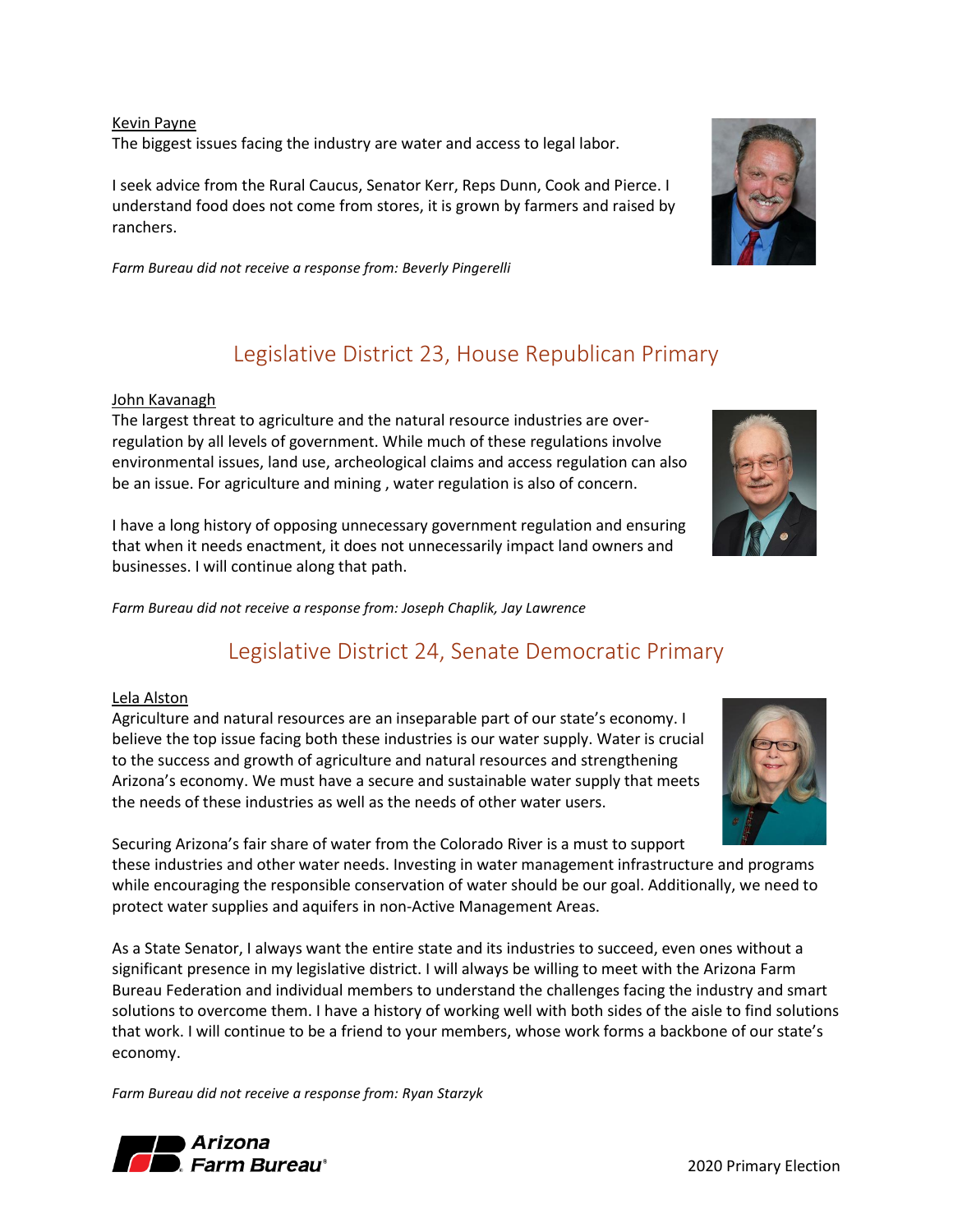## Legislative District 25, House Republican Primary

#### <span id="page-17-0"></span>Rusty Bowers

The certainty of long-term water supplies that are not at risk of being shortened or discontinued for the needs of cities or other uses. I want to have a vibrant agriculture anywhere we can – as the bumper sticker says: No Farms, No Food!

I have been active in trying to promote the chiefly rural agriculture strength by knowing it, serving it and protecting it. We have tried to streamline the water adjudication process by funding data digitization and setting up a group through the U of A to assist claimants in filling out their paperwork correctly, making sure

they don't panic, and help in all other non-legal methods. We will continue on the general path of helping AG wherever possible.

#### Kathy Pearce

Water always comes up when I talk to people about these issues. Obviously everyone makes the connection for agriculture but even industries like mining are big water users. But there are so many other potential issues related to growth encroaching on agricultural or mining property (sand and gravel esp), that if I had to pick a single issue it would be that the general population has no idea how valuable and economically important these industries are to Arizona. If they did, they would be better neighbors, they would work more closely with these industries to ensure their viability, etc.

I'd practice what I preach. Give everyone a seat at the table, make sure that farmers and ranchers and dairy and mining etc. are a part of relevant discussions. And then spread the word. Whatever the issue is, we have to be constantly informing people and making everyone around us more knowledgeable. Once they understand how important it is then they start to spread the word. We wouldn't want to live in a world where we had to live without the things that are grown, raised, or mined, so what can we do to work better with those providing these resources?

<span id="page-17-1"></span>*Farm Bureau did not receive a response from: Michelle Udall*

## Legislative District 29, House Democratic Primary

#### Richard Andrade

We have to have a balance when it comes to these 2 industries. Az's agriculture is very important because it provides food on the table for many families, but we also have to recognize I believe one of the challenges has to do with our infrastructure. Making sure we have the roads to transport these products to the market. Another is water, making sure water is used wisely to meet the demands of the industry. The natural resources has to be balance as well. We need to preserve much of Az's landscape for future generations to come and not encroach

on protected lands. For instance, mining, making sure after completion the landscape is returned as much as possible to the original landscape and to its natural beauty.







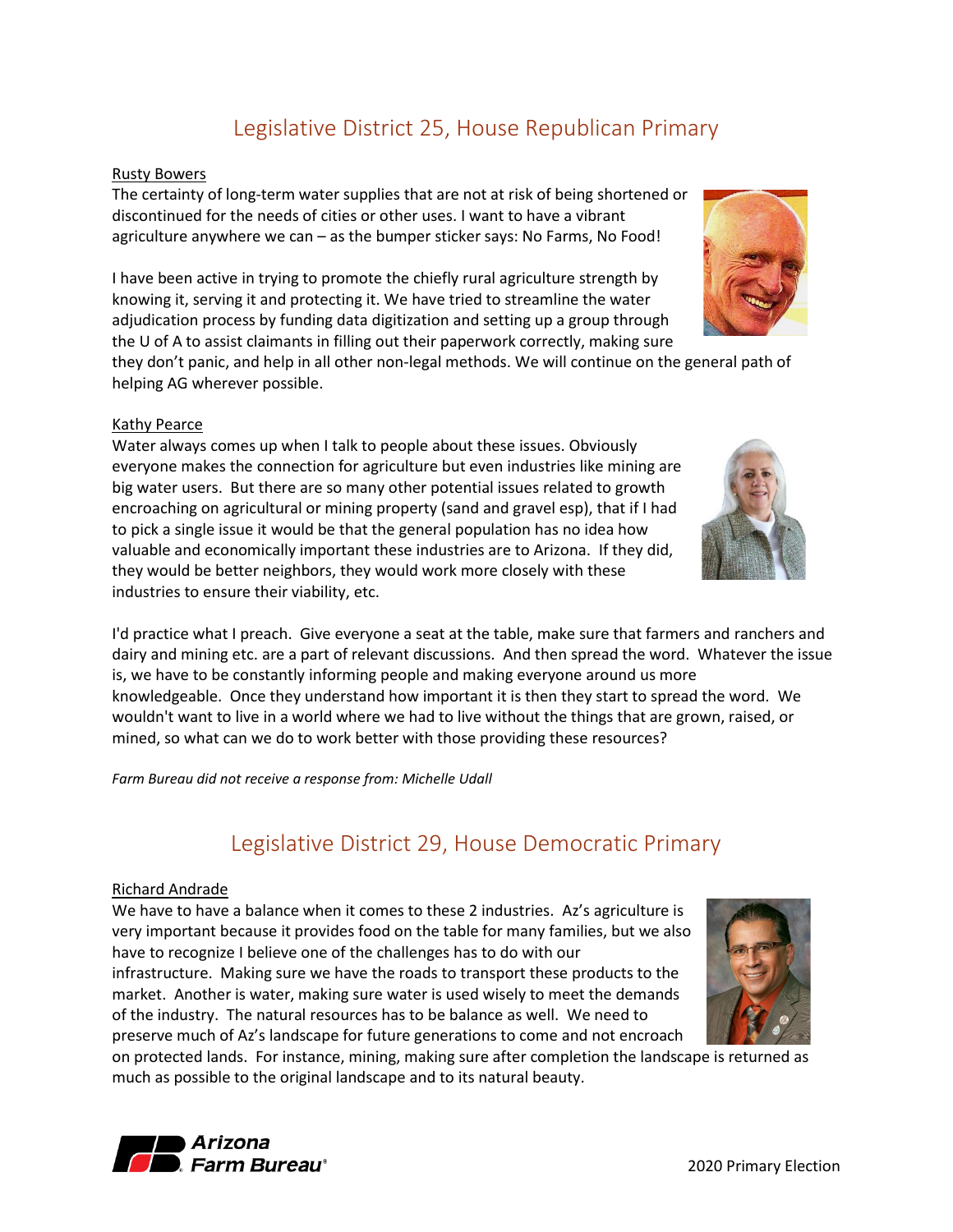To continue to have dialogue with the Agriculture and Natural Resource Industries, by participating in stakeholder meetings and open forums. Another important factor is jobs these industries create and having conversations on the safety aspect related to these industries. The safety for the workers and safety for the consumers.

#### Teddy Castro

The biggest challenges facing our agricultural and natural resource industries is population growth. There is limited housing available for people to purchase which has driven land developers and home builders to expand in more suburban to rural areas. There are also water concerns to support these developments.

As an active real estate broker and elected official, I would like to ensure there are opportunities for your members to have a displacement program to allow

continued agricultural and natural resource opportunities by having members provide input and direction that will support their needs.

#### Cesar Chavez

Infrastructure. Arizona has a great opportunity to be the largest agriculture trade partner for the United States. However, we lack in infrastructure and connecting the vast diversity of the state with other states, and essentially Mexico and Canada. As a leader in the conversations that lead to USMCA, I fought for infrastructure investment and am happy to see the progress seen at Mariposa POE, the main freeways, and will continue to push for greater investment.

I am the Vice President of the National Hispanic Caucus of State Legislators. In this organization I have fought nationally for greater funding, common sense regulations, and pushing the international trade agenda. I will continue to do this to benefit our farmers and those involved in the industry.

## Legislative District 29, House Republican Primary

#### <span id="page-18-0"></span>Billy Bragg

Thank you for giving me the opportunity to respond to your concerns.

My name is Billy J Bragg Jr. I was born in Texarkana Arkansas. I was assigned to Like Air Force Base March 12, 1971. I am married and been married for 46 years.

Do to the medical situation with my son, my family was able to stay at Luke AFB the entire term of my enlistment.

Growing up in Arkansas my family had a farm. It wasn't big but we knew th importance of farming. Crops we grew was Corn, Sweet Potatoes, Okra, Black-eyed peas, Purple-hull peas, Tomatoes, Squash, Watermelons. We also had acres of Pecan Trees, Peach trees, Plum Trees and Pear Trees.

Growing up there teach you the responsibilities of taking care of your land and preparing your produce for the markets. I wasn't old enough to handle the financial part of it. When I got older I understood it and the hard work it took to do it. I'd rather do the Growing part.